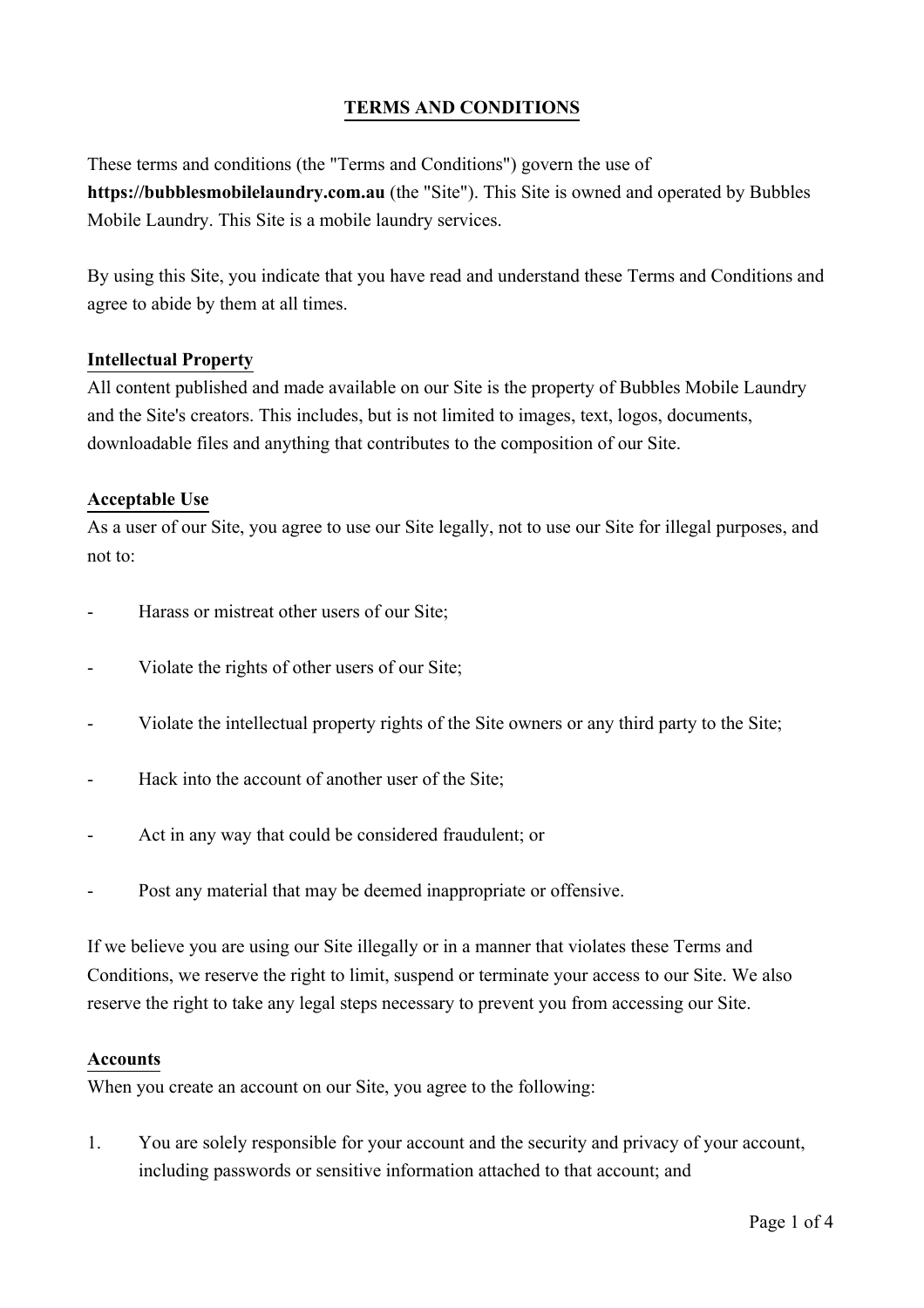2. All personal information you provide to us through your account is up to date, accurate, and truthful and that you will update your personal information if it changes.

We reserve the right to suspend or terminate your account if you are using our Site illegally or if you violate these Terms and Conditions.

## **Sale of Services**

These Terms and Conditions govern the sale of services available on our Site.

The following services are available on our Site:

Laundry Services.

The services will be paid for in full when the services are ordered.

These Terms and Conditions apply to all the services that are displayed on our Site at the time you access it. All information, descriptions, or images that we provide about our services are as accurate as possible. However, we are not legally bound by such information, descriptions, or images as we cannot guarantee the accuracy of all services we provide. You agree to purchase services from our Site at your own risk.

We reserve the right to modify, reject or cancel your order whenever it becomes necessary. If we cancel your order and have already processed your payment, we will give you a refund equal to the amount you paid. You agree that it is your responsibility to monitor your payment instrument to verify receipt of any refund.

# **Third Party Goods and Services**

Our Site may offer goods and services from third parties. We cannot guarantee the quality or accuracy of goods and services made available by third parties on our Site.

# **Payments**

We accept the following payment methods on our Site:

- Credit Card;
- PayPal;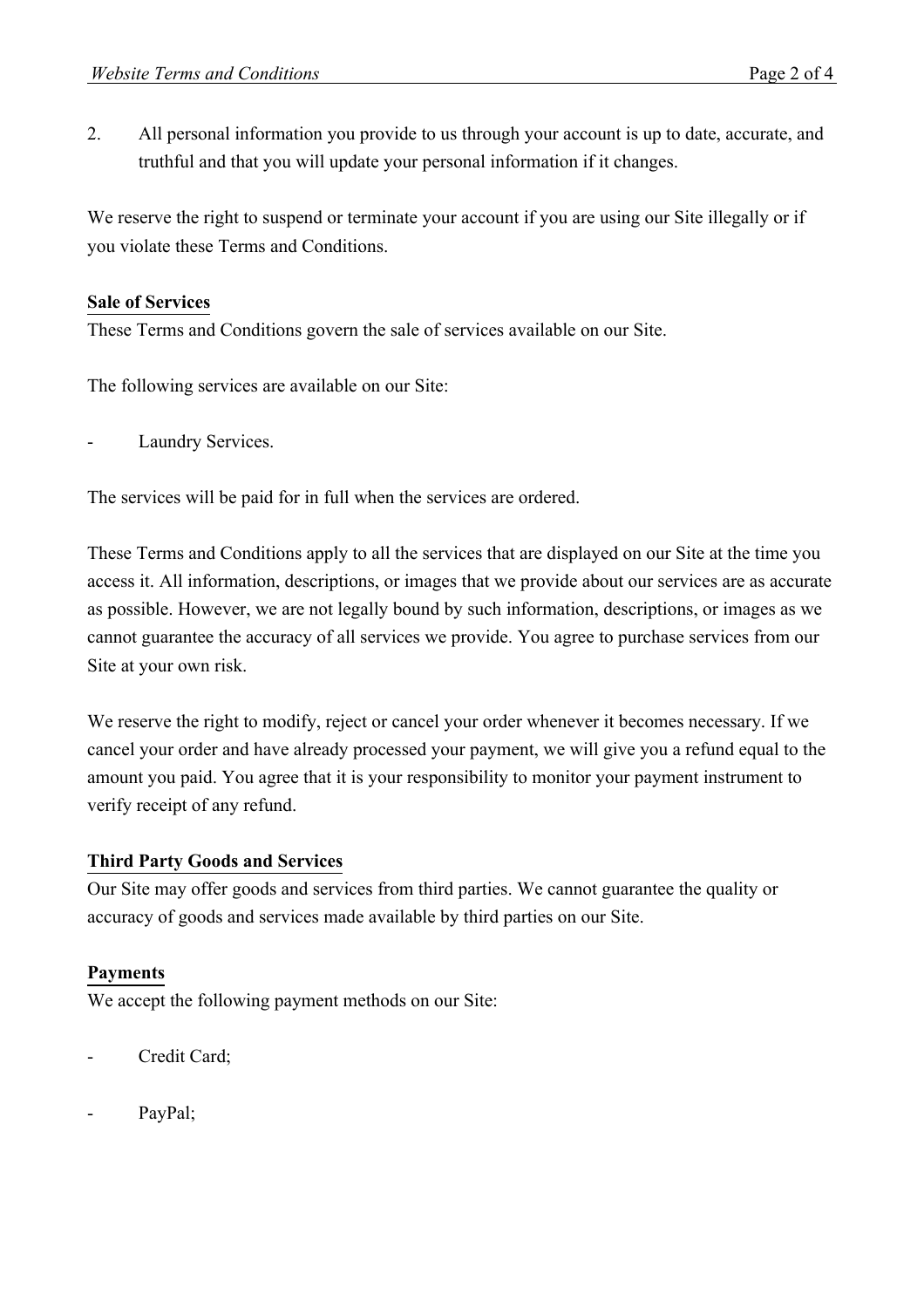- Debit; and
- Direct Debit.

When you provide us with your payment information, you authorise our use of and access to the payment instrument you have chosen to use. By providing us with your payment information, you authorise us to charge the amount due to this payment instrument.

If we believe your payment has violated any law or these Terms and Conditions, we reserve the right to cancel or reverse your transaction.

# **Refunds**

# Refunds for Services

We provide refunds for services sold on our Site as follows:

The services will be fully refunded if the services are cancelled at least 24 hours before the service were scheduled to be provided.

# **Guarantees**

The following guarantees apply to our Site:

100% Quality Guaranteed : If you are unhappy with your order, we will re-process it free of charge.

# **Consumer Protection Law**

Where the *Australian Consumer Law*, Schedule 2 of the *Competition and Consumer Act 2010*, or any other consumer protection legislation in your jurisdiction applies and cannot be excluded, these Terms and Conditions will not limit your legal rights and remedies under that legislation. These Terms and Conditions will be read subject to the mandatory provisions of that legislation. If there is a conflict between these Terms and Conditions and that legislation, the mandatory provisions of the legislation will apply.

# **Links to Other Websites**

Our Site contains links to third party websites or services that we do not own or control. We are not responsible for the content, policies, or practices of any third party website or service linked to on our Site. It is your responsibility to read the terms and conditions and privacy policies of these third party websites before using these sites.